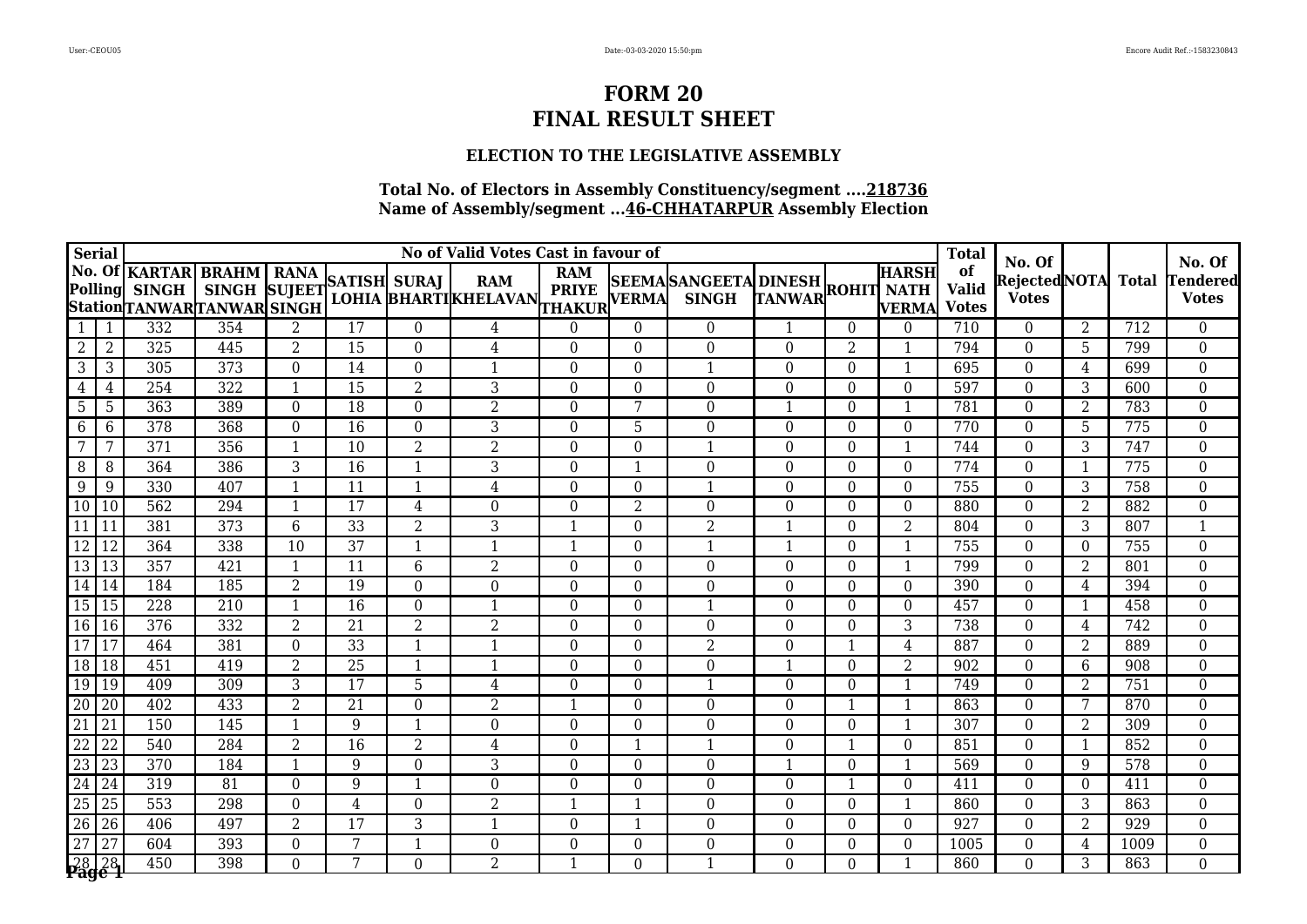### **ELECTION TO THE LEGISLATIVE ASSEMBLY**

| <b>Serial</b>                                                                                          |                 |                                                            |                                                |                  |                 |                  | <b>Total</b>                              |                                            |                  |                                             |                   |          |                       |                                    |                                               |                |              |                                           |
|--------------------------------------------------------------------------------------------------------|-----------------|------------------------------------------------------------|------------------------------------------------|------------------|-----------------|------------------|-------------------------------------------|--------------------------------------------|------------------|---------------------------------------------|-------------------|----------|-----------------------|------------------------------------|-----------------------------------------------|----------------|--------------|-------------------------------------------|
|                                                                                                        | <b>Polling</b>  | No. Of KARTAR<br><b>SINGH</b><br>StationTANWARTANWAR SINGH | <b>BRAHM</b> RANA<br>SINGH SUJEET SATISH SURAJ |                  |                 |                  | <b>RAM</b><br><b>LOHIA BHARTIKHELAVAN</b> | <b>RAM</b><br><b>PRIYE</b><br>THAKUR VERMA |                  | <b>SEEMASANGEETA DINESH</b><br><b>SINGH</b> | TANWAR ROHIT NATH |          | <b>HARSH</b><br>VERMA | of<br><b>Valid</b><br><b>Votes</b> | No. Of<br><b>RejectedNOTA</b><br><b>Votes</b> |                | <b>Total</b> | No. Of<br><b>Tendered</b><br><b>Votes</b> |
|                                                                                                        |                 | 436                                                        | 249                                            |                  | $\overline{4}$  | $\mathbf 1$      | $\overline{2}$                            | $\boldsymbol{0}$                           | $\overline{0}$   | $\overline{0}$                              | $\Omega$          | 2        | $\Omega$              | 695                                | $\theta$                                      | $\mathbf{1}$   | 696          | $\boldsymbol{0}$                          |
| 29 29<br>30 30                                                                                         |                 | 425                                                        | 288                                            | $\boldsymbol{0}$ | 12              | $\mathbf{1}$     | $\mathbf{1}$                              | $\boldsymbol{0}$                           | $\overline{0}$   | $\overline{0}$                              | $\overline{0}$    | $\theta$ | $\overline{2}$        | 729                                | $\overline{0}$                                | 4              | 733          | $\boldsymbol{0}$                          |
| $\overline{31}$                                                                                        | 31              | 371                                                        | 355                                            | 1                | 7               | 3                | 1                                         | $\boldsymbol{0}$                           | $\boldsymbol{0}$ | $\theta$                                    |                   | $\Omega$ | 2                     | 741                                | $\boldsymbol{0}$                              | $\mathbf 1$    | 742          | $\overline{0}$                            |
|                                                                                                        | $\overline{32}$ | 393                                                        | 464                                            | $\overline{2}$   | $\overline{18}$ | $\mathbf{1}$     | $\overline{4}$                            | $\overline{0}$                             | $\overline{0}$   | 1                                           | $\Omega$          | $\Omega$ | $\overline{0}$        | 883                                | $\overline{0}$                                | $\overline{5}$ | 888          | $\overline{0}$                            |
|                                                                                                        | 33              | 413                                                        | 448                                            | $\overline{2}$   | 5               | $\mathbf{1}$     | $\overline{2}$                            | $\mathbf{1}$                               | $\overline{0}$   | $\overline{0}$                              | $\overline{0}$    | $\Omega$ | $\overline{2}$        | 874                                | $\overline{0}$                                | $\mathbf{1}$   | 875          | $\boldsymbol{0}$                          |
| $\begin{array}{r} 32 \\ \hline 33 \\ \hline 34 \\ \hline 35 \end{array}$                               | 34              | 344                                                        | 381                                            | $\boldsymbol{0}$ | 10              | 3                | 1                                         | $\boldsymbol{0}$                           | $\boldsymbol{0}$ | $\overline{0}$                              | 2                 | $\Omega$ | $\Omega$              | 741                                | $\boldsymbol{0}$                              | 4              | 745          | $\boldsymbol{0}$                          |
|                                                                                                        | $\overline{35}$ | 384                                                        | 414                                            | 1                | 11              | $\boldsymbol{0}$ | 4                                         | $\boldsymbol{0}$                           | $\overline{0}$   | $\overline{0}$                              | 0                 | $\Omega$ | -1                    | 815                                | $\boldsymbol{0}$                              | 5              | 820          | $\boldsymbol{0}$                          |
|                                                                                                        | $\sqrt{36}$     | 466                                                        | 411                                            | 3                | 9               | $\overline{2}$   | 3                                         | $\boldsymbol{0}$                           | $\overline{0}$   | $\overline{0}$                              | $\overline{0}$    | $\Omega$ | $\mathbf 1$           | 895                                | $\overline{0}$                                | 6              | 901          | $\boldsymbol{0}$                          |
| $\frac{36}{37}$                                                                                        | $\overline{37}$ | 353                                                        | 333                                            | $\mathbf{1}$     | $6\phantom{1}6$ | $\overline{2}$   | 1                                         | $\boldsymbol{0}$                           | $\mathbf{1}$     | $\Omega$                                    | $\Omega$          | $\Omega$ | 2                     | 699                                | $\Omega$                                      | 5              | 704          | $\boldsymbol{0}$                          |
|                                                                                                        | 38              | 295                                                        | 516                                            | $\mathbf{0}$     | 10              | $\mathbf{1}$     | 5                                         | $\boldsymbol{0}$                           | $\overline{0}$   | $\theta$                                    | $\Omega$          | $\Omega$ | $\Omega$              | 827                                | $\boldsymbol{0}$                              | 3              | 830          | $\boldsymbol{0}$                          |
| $\overline{39}$                                                                                        | $ 39\rangle$    | 349                                                        | 552                                            | $\boldsymbol{0}$ | 9               | $\overline{2}$   | $\overline{2}$                            | $\mathbf{1}$                               | $\overline{0}$   | $\theta$                                    | $\mathbf{1}$      | $\Omega$ | $\Omega$              | 916                                | $\Omega$                                      | 5              | 921          | $\overline{0}$                            |
| $\boxed{40}$                                                                                           | $\sqrt{40}$     | 372                                                        | 351                                            | $\boldsymbol{0}$ | 8               | 0                | 0                                         | $\boldsymbol{0}$                           | $\overline{0}$   | 1                                           | $\Omega$          | 0        | $\Omega$              | 732                                | $\Omega$                                      | 4              | 736          | $\overline{0}$                            |
| $\overline{41}$                                                                                        | 41              | 211                                                        | 249                                            | 1                | 4               | $\mathbf{1}$     | $\overline{2}$                            | $\boldsymbol{0}$                           | $\overline{0}$   | $\theta$                                    | $\Omega$          | $\Omega$ | $\Omega$              | 468                                | $\Omega$                                      | $\theta$       | 468          | $\boldsymbol{0}$                          |
| $\begin{array}{ c c c }\hline 42&42\\ \hline 43&43\\ \hline 44&44\\ \hline 45&45\\ \hline \end{array}$ |                 | 446                                                        | 421                                            | $\boldsymbol{0}$ | 16              | 3                | $\overline{2}$                            | $\mathbf 0$                                | $\overline{0}$   | 1                                           | $\Omega$          | $\Omega$ | $\Omega$              | 889                                | $\overline{0}$                                | 6              | 895          | $\boldsymbol{0}$                          |
|                                                                                                        |                 | 438                                                        | 444                                            | $\overline{0}$   | $\overline{4}$  | $\mathbf{1}$     | $\overline{2}$                            | 1                                          | $\theta$         | $\Omega$                                    | $\Omega$          | 1        | $\mathbf 1$           | 892                                | $\Omega$                                      | 4              | 896          | $\boldsymbol{0}$                          |
|                                                                                                        |                 | $\overline{524}$                                           | 375                                            | $\boldsymbol{0}$ | $\overline{12}$ | $\mathbf{1}$     | 3                                         | $\boldsymbol{0}$                           | $\boldsymbol{0}$ | $\boldsymbol{0}$                            | $\boldsymbol{0}$  | -1       | $\mathbf 1$           | 917                                | $\boldsymbol{0}$                              | 8              | 925          | $\overline{0}$                            |
|                                                                                                        |                 | 490                                                        | 428                                            | $\boldsymbol{0}$ | 17              | $\overline{2}$   | $\mathbf{1}$                              | $\boldsymbol{0}$                           | $\overline{0}$   | $\theta$                                    | $\Omega$          | $\Omega$ | -1                    | 939                                | $\Omega$                                      | 6              | 945          | $\boldsymbol{0}$                          |
| 46                                                                                                     | 46              | 363                                                        | 429                                            | $\boldsymbol{0}$ | 10              | $\mathbf{1}$     | 1                                         | $\overline{0}$                             | $\overline{0}$   | 1                                           | $\Omega$          | $\Omega$ | $\mathbf 1$           | 806                                | $\theta$                                      | 4              | 810          | $\boldsymbol{0}$                          |
| $\frac{47}{48}$                                                                                        | l 47            | $\overline{246}$                                           | 331                                            | $\boldsymbol{0}$ | 4               | $\boldsymbol{0}$ | $\overline{0}$                            | $\boldsymbol{0}$                           | $\overline{0}$   | $\overline{0}$                              | $\overline{0}$    | $\theta$ | $\overline{0}$        | 581                                | $\boldsymbol{0}$                              | 7              | 588          | $\boldsymbol{0}$                          |
|                                                                                                        | 48              | 231                                                        | 320                                            | $\mathbf{0}$     | 10              | $\boldsymbol{0}$ | $\overline{0}$                            | $\boldsymbol{0}$                           | $\boldsymbol{0}$ | 1                                           | $\Omega$          | $\Omega$ | $\overline{0}$        | 562                                | $\overline{0}$                                | 1              | 563          | $\overline{0}$                            |
|                                                                                                        | 49              | 370                                                        | 406                                            | $\boldsymbol{0}$ | $\overline{4}$  | $\mathbf{1}$     | $\mathbf{1}$                              | 1                                          | $\overline{0}$   | -1                                          | -1                | $\Omega$ | $\Omega$              | 785                                | $\theta$                                      | 5              | 790          | $\overline{0}$                            |
|                                                                                                        | $\overline{50}$ | 624                                                        | 290                                            | $\overline{0}$   | 10              | $\boldsymbol{0}$ | $\boldsymbol{0}$                          | $\boldsymbol{0}$                           | $\overline{0}$   | $\Omega$                                    | $\Omega$          | $\Omega$ | $\Omega$              | 924                                | $\theta$                                      | 6              | 930          | $\boldsymbol{0}$                          |
| $\begin{array}{r}\n\overline{49} \\ \overline{50} \\ \overline{51}\n\end{array}$                       | $\vert$ 51      | 437                                                        | 408                                            | $\boldsymbol{0}$ | 15              | $\mathbf{1}$     | $\overline{4}$                            | $\boldsymbol{0}$                           | $\boldsymbol{0}$ | $\mathbf{1}$                                | $\overline{0}$    | $\Omega$ | $\mathbf 1$           | 867                                | $\boldsymbol{0}$                              | 5              | 872          | $\boldsymbol{0}$                          |
| $\frac{52}{53}$ $\frac{54}{55}$                                                                        | 52              | 386                                                        | 319                                            | $\overline{0}$   | 7               | 3                | 3                                         | $\boldsymbol{0}$                           | $\overline{0}$   | $\Omega$                                    | $\Omega$          | $\Omega$ |                       | 719                                | $\Omega$                                      | 2              | 721          | $\boldsymbol{0}$                          |
|                                                                                                        | $\overline{53}$ | 439                                                        | 310                                            | $\overline{1}$   | 8               | 3                | $\overline{2}$                            | $\boldsymbol{0}$                           | $\overline{0}$   | 1                                           | $\overline{0}$    | $\Omega$ | 1                     | 765                                | $\Omega$                                      | 4              | 769          | $\boldsymbol{0}$                          |
|                                                                                                        | $\sqrt{54}$     | 360                                                        | 367                                            | $\boldsymbol{0}$ | 3               | $\overline{2}$   | 1                                         | $\boldsymbol{0}$                           | $\boldsymbol{0}$ | $\theta$                                    | $\Omega$          | $\Omega$ | $\mathbf 1$           | 734                                | $\boldsymbol{0}$                              | 7              | 741          | $\boldsymbol{0}$                          |
|                                                                                                        | 55              | 388                                                        | 403                                            | $\overline{2}$   | 6               | 0                | $\overline{2}$                            | $\boldsymbol{0}$                           | $\overline{0}$   | $\overline{0}$                              | $\Omega$          |          | 3                     | 805                                | $\Omega$                                      | 2              | 807          | $\boldsymbol{0}$                          |
|                                                                                                        | 56 56           | 243                                                        | 279                                            | $\overline{0}$   | 14              | $\overline{2}$   | $\mathbf{1}$                              | $\overline{0}$                             | $\mathbf{1}$     | $\Omega$                                    | $\Omega$          | $\Omega$ | $\Omega$              | 540                                | $\theta$                                      | 5              | 545          | $\overline{0}$                            |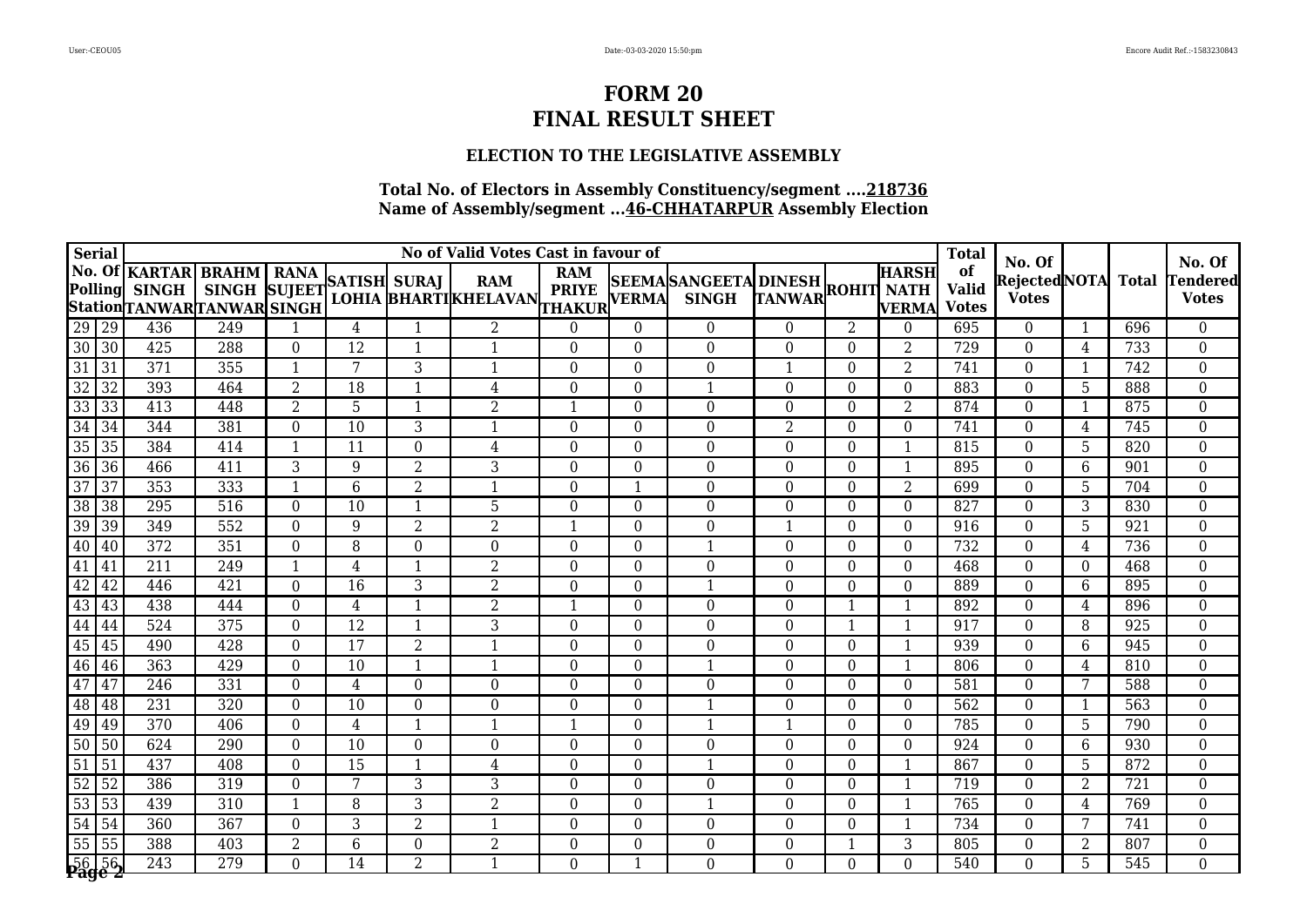### **ELECTION TO THE LEGISLATIVE ASSEMBLY**

| <b>Serial</b>                                                                                                      |                 |                                                                  |                                                  |                         |                 | No of Valid Votes Cast in favour of |                                           |                                            |                  |                                 | <b>Total</b>   |                |                              |                                    |                                               |                |              |                                   |
|--------------------------------------------------------------------------------------------------------------------|-----------------|------------------------------------------------------------------|--------------------------------------------------|-------------------------|-----------------|-------------------------------------|-------------------------------------------|--------------------------------------------|------------------|---------------------------------|----------------|----------------|------------------------------|------------------------------------|-----------------------------------------------|----------------|--------------|-----------------------------------|
|                                                                                                                    | <b>Polling</b>  | <b>No. Of KARTAR</b><br><b>SINGH</b><br>StationTANWARTANWARSINGH | <b>BRAHM</b>   RANA<br>SINGH SUJEET SATISH SURAJ |                         |                 |                                     | <b>RAM</b><br><b>LOHIA BHARTIKHELAVAN</b> | <b>RAM</b><br><b>PRIYE</b><br>THAKUR VERMA |                  | SEEMASANGEETA DINESH ROHIT NATH |                |                | <b>HARSH</b><br><b>VERMA</b> | of<br><b>Valid</b><br><b>Votes</b> | No. Of<br><b>RejectedNOTA</b><br><b>Votes</b> |                | <b>Total</b> | No. Of<br>endered<br><b>Votes</b> |
| $\boxed{57}$ $\boxed{57}$                                                                                          |                 | 573                                                              | 316                                              | $\overline{2}$          | $\overline{12}$ | $\overline{2}$                      | 4                                         |                                            | 1                |                                 | $\overline{2}$ | $\mathbf 1$    | 4                            | 919                                | $\overline{0}$                                | 5              | 924          | $\boldsymbol{0}$                  |
| $\overline{58}$ 58                                                                                                 |                 | 575                                                              | 429                                              | $\mathbf 1$             | 11              | $\overline{2}$                      | 3                                         | 3                                          | $\boldsymbol{0}$ | $\mathbf{1}$                    | $\mathbf{1}$   | $\Omega$       | -1                           | 1027                               | $\Omega$                                      | 6              | 1033         | $\boldsymbol{0}$                  |
| $\frac{59}{60}$                                                                                                    | $\sqrt{59}$     | 598                                                              | 355                                              | $\mathbf 1$             | 22              | $\mathbf{1}$                        | $\mathbf{1}$                              | $\boldsymbol{0}$                           | $\overline{0}$   | $\overline{0}$                  | $\mathbf{1}$   | $\overline{2}$ | -1                           | 982                                | $\boldsymbol{0}$                              | 6              | 988          | $\overline{0}$                    |
|                                                                                                                    | $\overline{60}$ | 414                                                              | 413                                              | $\mathbf{1}$            | 25              | 3                                   | 5                                         | $\mathbf{1}$                               | $\overline{0}$   | 1                               | 3              | -1             | $\Omega$                     | 867                                | $\Omega$                                      | 3              | 870          | $\boldsymbol{0}$                  |
| 61                                                                                                                 | 61              | 517                                                              | 243                                              | $\overline{\mathbf{1}}$ | 16              | $\boldsymbol{0}$                    | 3                                         | $\mathbf{1}$                               | $\mathbf{1}$     | $\overline{0}$                  | $\overline{0}$ | $\Omega$       | 3                            | 785                                | $\Omega$                                      | 5              | 790          | $\boldsymbol{0}$                  |
| $\frac{62}{63}$                                                                                                    | $\sqrt{62}$     | 464                                                              | 212                                              | $\mathbf{1}$            | $\overline{23}$ | $\boldsymbol{0}$                    | $\overline{3}$                            | $\mathbf 0$                                | $\boldsymbol{0}$ | $\overline{2}$                  |                | -1             | 3                            | 710                                | $\boldsymbol{0}$                              | $\overline{3}$ | 713          | $\boldsymbol{0}$                  |
|                                                                                                                    | 63              | 360                                                              | 368                                              | $\mathbf{1}$            | 5               | $\boldsymbol{0}$                    | $\overline{4}$                            | $\boldsymbol{0}$                           | $\overline{0}$   | 1                               | $\Omega$       | $\Omega$       | $\overline{2}$               | 741                                | $\Omega$                                      | $\overline{2}$ | 743          | $\boldsymbol{0}$                  |
| $\begin{array}{r}\n 64 \overline{)64} \\  \hline\n 65 \overline{)65} \\  \hline\n 66 \overline{)66}\n \end{array}$ |                 | 334                                                              | 314                                              | $\boldsymbol{0}$        | 8               | $\boldsymbol{0}$                    | 3                                         | $\boldsymbol{0}$                           | $\overline{0}$   | $\theta$                        | $\Omega$       | $\Omega$       | 2                            | 661                                | $\Omega$                                      | 4              | 665          | $\boldsymbol{0}$                  |
|                                                                                                                    |                 | 466                                                              | 361                                              | $\boldsymbol{0}$        | 11              | $\mathbf{1}$                        | $\overline{4}$                            | $\boldsymbol{0}$                           | $\overline{0}$   | 1                               | $\Omega$       | $\Omega$       | -1                           | 845                                | $\theta$                                      | 1              | 846          | $\boldsymbol{0}$                  |
|                                                                                                                    |                 | 558                                                              | 355                                              | $\mathbf{1}$            | 10              | $\boldsymbol{0}$                    | 3                                         | $\boldsymbol{0}$                           | $\boldsymbol{0}$ | $\overline{2}$                  | $\theta$       | $\Omega$       | 2                            | 931                                | $\Omega$                                      | 5              | 936          | $\boldsymbol{0}$                  |
| $\overline{67}$                                                                                                    | 67              | 345                                                              | 356                                              | $\overline{0}$          | $\overline{17}$ | $\mathbf{1}$                        | $\overline{2}$                            | $\mathbf{1}$                               | 1                | $\overline{0}$                  | $\Omega$       | $\Omega$       |                              | 724                                | $\Omega$                                      | 7              | 731          | $\mathbf{1}$                      |
| $\overline{68}$                                                                                                    | 68              | 361                                                              | 396                                              | $\overline{0}$          | 21              | $\overline{0}$                      | $\overline{0}$                            | $\overline{0}$                             | $\overline{0}$   | 1                               | $\overline{0}$ | 1              | $\mathbf{1}$                 | 781                                | $\overline{0}$                                | 4              | 785          | $\overline{0}$                    |
| $\frac{69}{70}$                                                                                                    | $\sqrt{69}$     | 306                                                              | 280                                              | 1                       | 8               | $\mathbf{1}$                        | 0                                         | $\boldsymbol{0}$                           | $\overline{0}$   | $\overline{0}$                  | $\Omega$       |                | $\Omega$                     | 597                                | $\Omega$                                      | 12             | 609          | $\boldsymbol{0}$                  |
|                                                                                                                    | 70              | 396                                                              | 382                                              | $\overline{2}$          | 10              | 2                                   | 3                                         | $\overline{2}$                             | $\overline{0}$   | $\theta$                        |                | $\Omega$       | 2                            | 800                                | $\Omega$                                      | 4              | 804          | $\boldsymbol{0}$                  |
| $\overline{71}$                                                                                                    | 71              | 294                                                              | 376                                              | $\overline{1}$          | 8               | $\boldsymbol{0}$                    | $\mathbf{1}$                              | $\boldsymbol{0}$                           | $\overline{0}$   | $\mathbf{0}$                    | $\overline{0}$ | $\mathbf 1$    | $\mathbf 1$                  | 682                                | $\overline{0}$                                | 3              | 685          | $\boldsymbol{0}$                  |
| $\overline{72}$                                                                                                    | $\overline{72}$ | $\overline{413}$                                                 | 467                                              | $\overline{0}$          | 9               | $\boldsymbol{0}$                    | $\boldsymbol{0}$                          | $\boldsymbol{0}$                           | $\overline{0}$   |                                 |                | $\Omega$       |                              | 892                                | $\overline{0}$                                | 6              | 898          | $\boldsymbol{0}$                  |
| $\overline{73}$                                                                                                    | 73              | 373                                                              | 407                                              | $\mathbf 1$             | $\overline{13}$ | $\mathbf{1}$                        | $\boldsymbol{0}$                          | $\boldsymbol{0}$                           | $\boldsymbol{0}$ | $\theta$                        | $\Omega$       | $\Omega$       | $\Omega$                     | 795                                | $\boldsymbol{0}$                              | 5              | 800          | $\boldsymbol{0}$                  |
| $\overline{74}$                                                                                                    | 74              | 441                                                              | 309                                              | $\boldsymbol{0}$        | 13              | $\mathbf{1}$                        | 3                                         | $\boldsymbol{0}$                           | $\overline{0}$   | $\theta$                        | $\mathbf 1$    | $\Omega$       | $\Omega$                     | 768                                | $\Omega$                                      | $\overline{2}$ | 770          | $\boldsymbol{0}$                  |
| $\overline{75}$                                                                                                    | 75              | 341                                                              | 229                                              | $\boldsymbol{0}$        | $6\phantom{1}6$ | $\overline{4}$                      | $\boldsymbol{0}$                          | $\boldsymbol{0}$                           | 1                | $\Omega$                        | $\Omega$       | $\Omega$       | $\Omega$                     | 581                                | $\Omega$                                      | 4              | 585          | $\boldsymbol{0}$                  |
| $\overline{76}$                                                                                                    | 76              | 636                                                              | 231                                              | $\mathbf{1}$            | 13              | $\boldsymbol{0}$                    | $\overline{2}$                            | $\mathbf{1}$                               | $\overline{2}$   | $\overline{0}$                  | $\mathbf 1$    | $\Omega$       | $\Omega$                     | 887                                | $\boldsymbol{0}$                              | 3              | 890          | $\boldsymbol{0}$                  |
| $\overline{77}$                                                                                                    | 77              | 759                                                              | 170                                              | $\overline{0}$          | 7               | $\mathbf{1}$                        | 7                                         | 1                                          | 1                | $\theta$                        | $\Omega$       | -1             | -1                           | 948                                | $\Omega$                                      | 4              | 952          | $\boldsymbol{0}$                  |
| $\overline{78}$                                                                                                    | 78              | 467                                                              | 348                                              | $\overline{0}$          | $\overline{24}$ | $\overline{2}$                      | $\overline{2}$                            | $\overline{0}$                             | $\mathbf{1}$     | $\mathbf{1}$                    | $\Omega$       | 1              | $\Omega$                     | 846                                | $\Omega$                                      | 4              | 850          | $\boldsymbol{0}$                  |
| 79                                                                                                                 | 79              | 284                                                              | 294                                              | $\boldsymbol{0}$        | 11              | $\mathbf{1}$                        | $\boldsymbol{0}$                          | $\boldsymbol{0}$                           | $\boldsymbol{0}$ | 1                               | $\Omega$       | $\theta$       | $\mathbf 1$                  | 592                                | $\Omega$                                      | $\theta$       | 592          | $\boldsymbol{0}$                  |
| $\overline{80}$                                                                                                    | 80              | 460                                                              | 436                                              | $\mathbf{1}$            | 8               | 4                                   | 7                                         | $\boldsymbol{0}$                           | $\overline{0}$   | 1                               |                | -1             | $\Omega$                     | 919                                | $\Omega$                                      | 13             | 932          | $\boldsymbol{0}$                  |
| 81                                                                                                                 | 81              | 817                                                              | 169                                              | $\mathbf{1}$            | 12              | $\boldsymbol{0}$                    | 1                                         | $\overline{0}$                             | $\overline{0}$   | $\overline{0}$                  | $\mathbf{1}$   | 1              | $\mathbf 1$                  | 1003                               | $\overline{0}$                                | 4              | 1007         | $\boldsymbol{0}$                  |
| 82 82<br>83 83                                                                                                     |                 | 865                                                              | 164                                              | $\boldsymbol{0}$        | 15              | $\boldsymbol{0}$                    | $\mathbf{1}$                              | $\boldsymbol{0}$                           | $\boldsymbol{0}$ | $\overline{0}$                  | $\overline{0}$ | $\theta$       | $\mathbf 1$                  | 1046                               | $\Omega$                                      | $\overline{2}$ | 1048         | $\mathbf{1}$                      |
|                                                                                                                    |                 | 510                                                              | 577                                              | $\mathbf{1}$            | 13              | $\mathbf{1}$                        | 1                                         | $\mathbf{1}$                               | $\mathbf{1}$     |                                 | $\overline{0}$ | $\Omega$       | $\overline{2}$               | 1108                               | $\theta$                                      | 8              | 1116         | $\boldsymbol{0}$                  |
|                                                                                                                    | 8484            | 448                                                              | 147                                              | $\mathbf{1}$            | 5               | $\overline{0}$                      | $\overline{2}$                            | $\mathbf{1}$                               | $\overline{0}$   | $\Omega$                        | $\overline{0}$ | $\overline{2}$ | $\overline{2}$               | 608                                | $\theta$                                      | $\Omega$       | 608          | $\overline{0}$                    |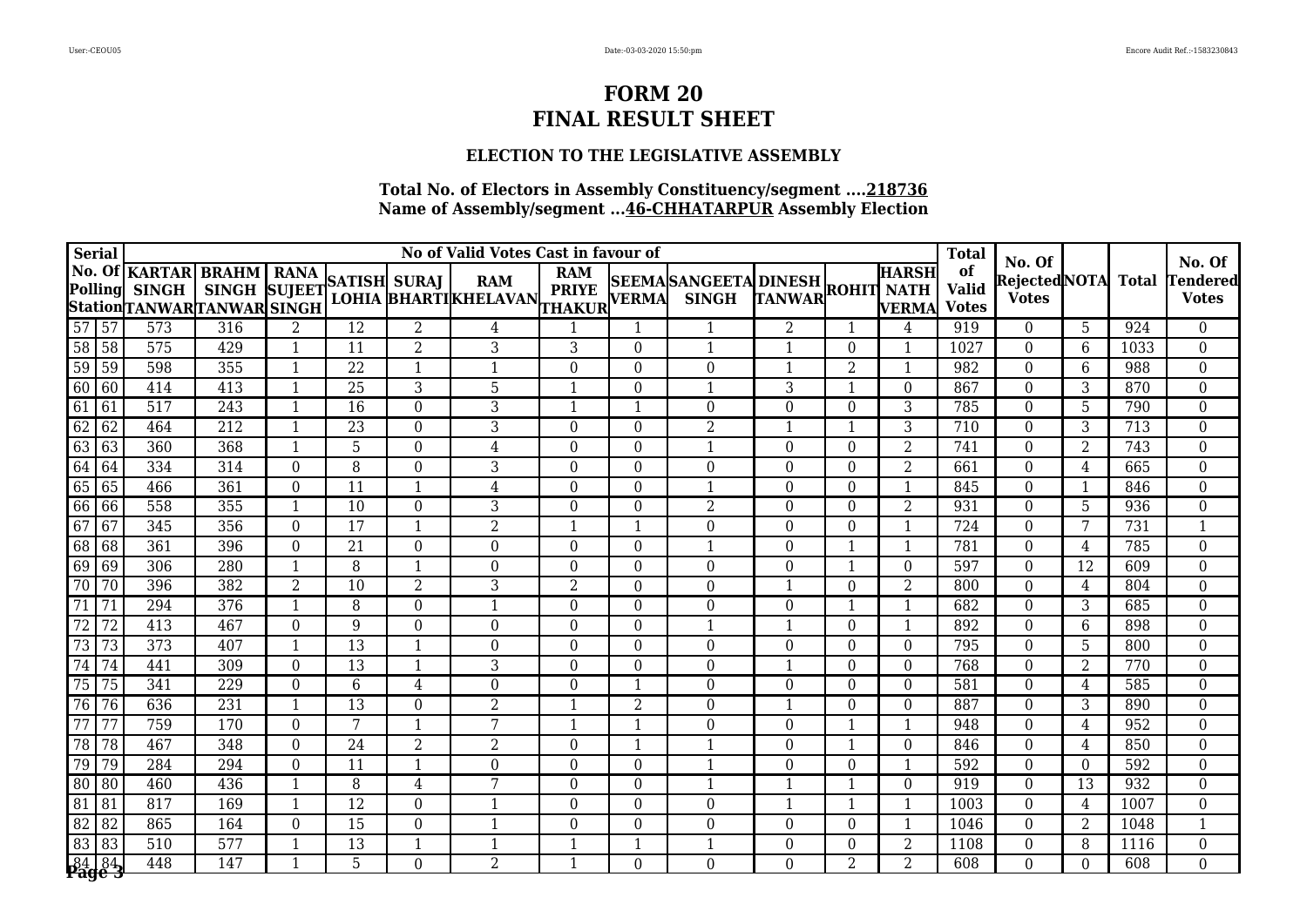### **ELECTION TO THE LEGISLATIVE ASSEMBLY**

|                 | <b>Serial</b>                   |                                                                  |                           |                         |                 |                  | No of Valid Votes Cast in favour of       |                                            |                  |                                            |                  |                  |                              | <b>Total</b>                       |                                               |                         |              | No. Of                          |
|-----------------|---------------------------------|------------------------------------------------------------------|---------------------------|-------------------------|-----------------|------------------|-------------------------------------------|--------------------------------------------|------------------|--------------------------------------------|------------------|------------------|------------------------------|------------------------------------|-----------------------------------------------|-------------------------|--------------|---------------------------------|
|                 | <b>Polling</b>                  | No. Of KARTAR BRAHM<br><b>SINGH</b><br>StationTANWARTANWAR SINGH | SINGH SUJEET SATISH SURAJ |                         |                 |                  | <b>RAM</b><br><b>LOHIA BHARTIKHELAVAN</b> | <b>RAM</b><br><b>PRIYE</b><br>THAKUR VERMA |                  | SEEMASANGEETA DINESH<br>VERMA SINGH TANWAR |                  |                  | <b>HARSH</b><br><b>VERMA</b> | of<br><b>Valid</b><br><b>Votes</b> | No. Of<br><b>RejectedNOTA</b><br><b>Votes</b> |                         | <b>Total</b> | <b>Tendered</b><br><b>Votes</b> |
|                 | 85 85                           | 309                                                              | 559                       | 0                       | 3               | $\overline{2}$   | $\overline{2}$                            | 0                                          | $\overline{0}$   | $\overline{0}$                             | $\overline{0}$   | $\theta$         | $\boldsymbol{0}$             | 875                                | $\overline{0}$                                | 5                       | 880          | $\overline{0}$                  |
|                 | 86 86                           | 351                                                              | 526                       | $\mathbf{1}$            | $\mathbf 1$     | $\overline{0}$   | 3                                         | $\boldsymbol{0}$                           | $\boldsymbol{0}$ | $\overline{0}$                             |                  | $\Omega$         | 3                            | 886                                | $\mathbf{0}$                                  | -1                      | 887          | $\boldsymbol{0}$                |
| $\overline{87}$ | $\sqrt{87}$                     | 296                                                              | 642                       | $\overline{\mathbf{1}}$ | 3               | 3                | 3                                         | $\boldsymbol{0}$                           | $\boldsymbol{0}$ | $\overline{2}$                             | $\boldsymbol{0}$ |                  | 3                            | 954                                | $\bf{0}$                                      | 3                       | 957          | $\boldsymbol{0}$                |
| $\sqrt{88}$     | $\overline{88}$                 | $\overline{403}$                                                 | 442                       | $\overline{2}$          | $\overline{16}$ | $\overline{2}$   | $\mathbf{1}$                              | $\boldsymbol{0}$                           | $\overline{2}$   | $\overline{0}$                             | $\mathbf{1}$     | $\overline{0}$   | 5                            | 874                                | $\bf{0}$                                      | 2                       | 876          | $\mathbf{1}$                    |
| 89              | 89                              | 328                                                              | 473                       | $\mathbf 0$             | 7               | $\overline{4}$   | $\overline{2}$                            | $\boldsymbol{0}$                           | $\mathbf{0}$     | $\overline{0}$                             | $\boldsymbol{0}$ |                  | $\overline{0}$               | 815                                | $\mathbf{0}$                                  | 6                       | 821          | $\boldsymbol{0}$                |
| $\frac{90}{91}$ | $\sqrt{90}$                     | 692                                                              | 109                       | $\boldsymbol{0}$        | 1               | 50               | $\mathbf{1}$                              | $\boldsymbol{0}$                           | $\boldsymbol{0}$ | $\overline{0}$                             | $\boldsymbol{0}$ |                  | $\theta$                     | 854                                | $\bf{0}$                                      | 4                       | 858          | $\boldsymbol{0}$                |
|                 | 91                              | 514                                                              | 334                       | $\overline{1}$          | 10              | 28               | $\overline{2}$                            | $\boldsymbol{0}$                           | $\overline{0}$   | 1                                          | $\overline{0}$   |                  | $\overline{0}$               | 891                                | $\bf{0}$                                      | 3                       | 894          | $\boldsymbol{0}$                |
| $\overline{92}$ | $\sqrt{92}$                     | 241                                                              | 430                       | $\boldsymbol{0}$        | 5               | $\boldsymbol{0}$ | $\overline{2}$                            | $\boldsymbol{0}$                           | $\boldsymbol{0}$ | $\mathbf{0}$                               | $\boldsymbol{0}$ |                  | $\overline{2}$               | 681                                | $\boldsymbol{0}$                              | 3                       | 684          | $\boldsymbol{0}$                |
| 93              | $\sqrt{93}$                     | 144                                                              | 174                       | $\mathbf{1}$            | 7               | $\overline{0}$   | $\boldsymbol{0}$                          | $\mathbf{1}$                               | $\overline{0}$   | $\overline{0}$                             | $\overline{0}$   | $\Omega$         | $\overline{2}$               | 329                                | $\mathbf{0}$                                  | $\overline{\mathbf{1}}$ | 330          | $\boldsymbol{0}$                |
|                 | $94 \overline{)94}$             | 360                                                              | 447                       | $\boldsymbol{0}$        | 6               | 8                | $\overline{2}$                            | $\boldsymbol{0}$                           | $\mathbf{1}$     |                                            | $\boldsymbol{0}$ | $\Omega$         | $\mathbf{1}$                 | 826                                | $\bf{0}$                                      | 7                       | 833          | $\boldsymbol{0}$                |
| $\overline{95}$ | $\sqrt{95}$                     | 231                                                              | 750                       | 5                       | 5               | $\mathbf{1}$     | $\boldsymbol{0}$                          | $\boldsymbol{0}$                           | $\boldsymbol{0}$ | $\mathbf{1}$                               | $\mathbf 1$      |                  | $\mathbf{1}$                 | 996                                | $\mathbf{0}$                                  | $\overline{2}$          | 998          | $\boldsymbol{0}$                |
|                 | $96 \overline{)96}$             | 266                                                              | 646                       | 3                       | $\overline{12}$ | $\boldsymbol{0}$ | $\overline{2}$                            | $\boldsymbol{0}$                           | $\theta$         | $\Omega$                                   | $\Omega$         | $\Omega$         | 5                            | 934                                | $\theta$                                      | 3                       | 937          | $\boldsymbol{0}$                |
| $\overline{97}$ | $\sqrt{97}$                     | 372                                                              | 474                       | $\overline{1}$          | 8               | $6\phantom{.}6$  | $\overline{3}$                            | $\boldsymbol{0}$                           | $\mathbf 1$      | $\theta$                                   | $\Omega$         | $\theta$         | 3                            | 868                                | $\theta$                                      | 3                       | 871          | $\boldsymbol{0}$                |
|                 | 98 98                           | 259                                                              | 597                       | $\overline{2}$          | 5               | $\,2$            | $\overline{2}$                            | $\boldsymbol{0}$                           | $\mathbf{0}$     |                                            |                  | $\Omega$         | $\overline{2}$               | 871                                | $\mathbf{0}$                                  | 4                       | 875          | $\boldsymbol{0}$                |
|                 | $99 \overline{)99}$             | 402                                                              | 395                       | 3                       | 3               | $\overline{4}$   | $\mathbf{1}$                              | $\mathbf{1}$                               | $\overline{2}$   | $\overline{2}$                             | $\Omega$         |                  | $\overline{2}$               | 816                                | $\theta$                                      | 4                       | 820          | $\boldsymbol{0}$                |
|                 | 100 100                         | 304                                                              | 307                       | $\mathbf{1}$            | 3               | 6                | $\overline{2}$                            | $\mathbf{1}$                               | $\mathbf{1}$     | $\mathbf{1}$                               | $\boldsymbol{0}$ | $\overline{0}$   | $\boldsymbol{0}$             | 626                                | $\boldsymbol{0}$                              | $\overline{2}$          | 628          | $\boldsymbol{0}$                |
|                 | 101 101                         | 269                                                              | 473                       | $\mathbf{0}$            | $\,6$           | $\boldsymbol{0}$ | $\sqrt{3}$                                | 1                                          | $\boldsymbol{0}$ | $\overline{0}$                             | $\Omega$         | $\Omega$         | $\theta$                     | 752                                | $\boldsymbol{0}$                              | 7                       | 759          | $\boldsymbol{0}$                |
|                 | 102 102                         | 420                                                              | 525                       | $\overline{\mathbf{1}}$ | 14              | $6\phantom{1}6$  | $\overline{4}$                            | $\boldsymbol{0}$                           | $\overline{0}$   | $\overline{0}$                             | $\mathbf{1}$     | 3                | -1                           | 975                                | $\theta$                                      | 4                       | 979          | $\boldsymbol{0}$                |
|                 | 103 103                         | 358                                                              | 581                       | $\mathbf{1}$            | $\overline{11}$ | $\overline{2}$   | $\boldsymbol{0}$                          | $\overline{2}$                             | $\mathbf{1}$     | $\mathbf{0}$                               | $\boldsymbol{0}$ | $\boldsymbol{0}$ | 1                            | 957                                | $\boldsymbol{0}$                              | $\overline{2}$          | 959          | $\boldsymbol{0}$                |
|                 | 104 104                         | 638                                                              | 283                       | $\mathbf{1}$            | 7               | 10               | 8                                         | $\overline{2}$                             | $\overline{0}$   | $\overline{2}$                             | $\theta$         | $\overline{0}$   | $\overline{2}$               | 953                                | $\boldsymbol{0}$                              | $\overline{2}$          | 955          | $\boldsymbol{0}$                |
|                 | 105 105                         | 258                                                              | 546                       | $\overline{3}$          | $\overline{15}$ | $\overline{2}$   | $\mathbf{1}$                              | $\mathbf{1}$                               | 1                | $\theta$                                   | $\mathbf 1$      | $\Omega$         | $\overline{2}$               | 830                                | $\theta$                                      | 2                       | 832          | $\boldsymbol{0}$                |
|                 | 106 106                         | 329                                                              | 625                       | 1                       | $\overline{15}$ | $\mathbf{1}$     | $\overline{5}$                            | $\boldsymbol{0}$                           | $\overline{0}$   | $\overline{2}$                             |                  | $\Omega$         | $\overline{2}$               | 981                                | $\overline{0}$                                | 6                       | 987          | $\boldsymbol{0}$                |
|                 | 107107                          | 282                                                              | 261                       | $\overline{4}$          | 18              | $\boldsymbol{0}$ | $\mathbf{1}$                              | $\mathbf{1}$                               | $\boldsymbol{0}$ | $\mathbf{1}$                               | $\boldsymbol{0}$ | $\overline{0}$   | $\overline{0}$               | 568                                | $\boldsymbol{0}$                              | 7                       | 575          | $\boldsymbol{0}$                |
|                 | 108 108                         | 499                                                              | 508                       | $\overline{2}$          | 4               | $\overline{2}$   | $\overline{2}$                            | 1                                          | $\overline{0}$   | $\theta$                                   | $\mathbf 1$      |                  | -1                           | 1021                               | $\theta$                                      | 4                       | 1025         | $\boldsymbol{0}$                |
|                 | 109 109                         | 305                                                              | 408                       | $\mathbf 0$             | 8               | $\boldsymbol{0}$ | $\mathbf{1}$                              | $\boldsymbol{0}$                           | $\boldsymbol{0}$ | $\mathbf{0}$                               | $\mathbf{1}$     | $\overline{0}$   | $\overline{2}$               | 725                                | $\theta$                                      | $\overline{2}$          | 727          | $\boldsymbol{0}$                |
|                 | 110 110                         | 318                                                              | 278                       | $\boldsymbol{0}$        | 13              | $\boldsymbol{2}$ | $\boldsymbol{0}$                          | $\boldsymbol{0}$                           | $\boldsymbol{0}$ | $\overline{0}$                             |                  | 0                | 1                            | 613                                | $\boldsymbol{0}$                              | 6                       | 619          | $\boldsymbol{0}$                |
|                 | $\frac{1}{111}$ $\frac{1}{111}$ | 181                                                              | 170                       | 0                       | 7               | $\mathbf{1}$     | $\overline{2}$                            | $\boldsymbol{0}$                           | $\boldsymbol{0}$ | $\overline{0}$                             | $\overline{0}$   | 0                | $\theta$                     | 361                                | $\mathbf{0}$                                  | 2                       | 363          | $\boldsymbol{0}$                |
|                 | 112112<br><b>Page 4</b>         | 368                                                              | 346                       | 2                       | 10              | $\mathbf{1}$     | $\overline{2}$                            | $\overline{0}$                             | $\mathbf{1}$     | $\Omega$                                   | $\mathbf{1}$     | 0                | 3                            | 734                                | $\theta$                                      | 4                       | 738          | $\overline{0}$                  |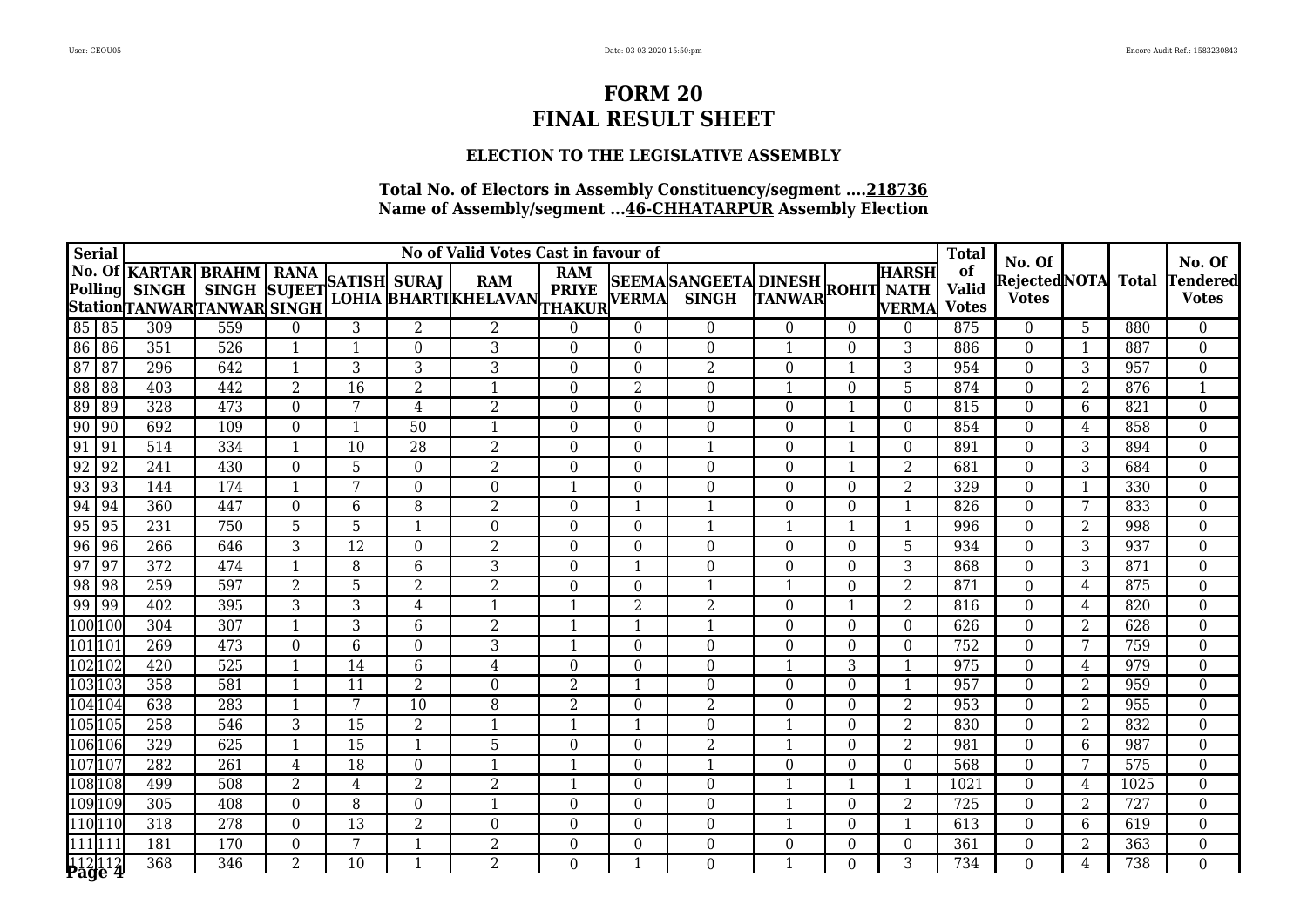### **ELECTION TO THE LEGISLATIVE ASSEMBLY**

| <b>Serial</b>             |                                                                          |                           |                  |                  | <b>Total</b>     |                                           |                                             |                  | No. Of                                     |                  |             |                              |                                    |                                               |                |              |                                 |
|---------------------------|--------------------------------------------------------------------------|---------------------------|------------------|------------------|------------------|-------------------------------------------|---------------------------------------------|------------------|--------------------------------------------|------------------|-------------|------------------------------|------------------------------------|-----------------------------------------------|----------------|--------------|---------------------------------|
|                           | No. Of KARTAR BRAHM   RANA<br>Polling SINGH<br>StationTANWARTANWAR SINGH | SINGH SUJEET SATISH SURAJ |                  |                  |                  | <b>RAM</b><br><b>LOHIA BHARTIKHELAVAN</b> | <b>RAM</b><br><b>PRIYE</b><br><b>THAKUR</b> |                  | SEEMASANGEETA DINESH<br>VERMA SINGH TANWAR |                  |             | <b>HARSH</b><br><b>VERMA</b> | of<br><b>Valid</b><br><b>Votes</b> | No. Of<br><b>RejectedNOTA</b><br><b>Votes</b> |                | <b>Total</b> | <b>Fendered</b><br><b>Votes</b> |
| 113113                    | 327                                                                      | 303                       | $\Omega$         | $\overline{28}$  | -1               | $\overline{0}$                            | $\boldsymbol{0}$                            | $\overline{0}$   | $\Omega$                                   |                  |             |                              | 662                                | $\theta$                                      | 5              | 667          | $\boldsymbol{0}$                |
| 114 114                   | 493                                                                      | $\overline{347}$          | $\boldsymbol{0}$ | $\overline{23}$  | $\mathbf{1}$     | $\overline{2}$                            | $\mathbf{0}$                                | $\overline{0}$   | $\overline{0}$                             | $\overline{0}$   | $\Omega$    | $\mathbf 1$                  | 867                                | $\overline{0}$                                | $\overline{2}$ | 869          | $\boldsymbol{0}$                |
| 115 115                   | 389                                                                      | 373                       | $\mathbf{1}$     | $\overline{15}$  | $\overline{0}$   | $\overline{2}$                            | $\boldsymbol{0}$                            | $\mathbf{1}$     | $\Omega$                                   | $\overline{0}$   | $\Omega$    | 3                            | 784                                | $\overline{0}$                                | $\overline{5}$ | 789          | $\boldsymbol{0}$                |
| 116 116                   | 408                                                                      | 395                       | $\boldsymbol{0}$ | $\overline{16}$  | $\overline{2}$   | $\mathbf{1}$                              | $\mathbf{1}$                                | $\mathbf{1}$     | $\overline{2}$                             |                  | $\Omega$    | 3                            | 830                                | $\overline{0}$                                | 3              | 833          | $\boldsymbol{0}$                |
| 117117                    | 417                                                                      | 398                       | $\boldsymbol{0}$ | 9                | $\overline{2}$   | 4                                         | $\boldsymbol{0}$                            | $\boldsymbol{0}$ | $\Omega$                                   | $\mathbf{1}$     | $\Omega$    | $\theta$                     | 831                                | $\theta$                                      | 2              | 833          | $\overline{0}$                  |
| 118 118                   | 99                                                                       | 251                       | $\overline{2}$   | 151              | $\mathbf{1}$     | $\overline{2}$                            | 1                                           | $\mathbf{1}$     | $\overline{0}$                             |                  | -1          | 3                            | 513                                | $\overline{0}$                                | $\overline{1}$ | 514          | $\boldsymbol{0}$                |
| 119 19                    | 120                                                                      | 295                       | $\boldsymbol{0}$ | $\overline{243}$ | $\mathbf{1}$     | $\overline{2}$                            | $\boldsymbol{0}$                            | $\mathbf 1$      | 1                                          |                  | $\Omega$    | $\overline{2}$               | 666                                | $\overline{0}$                                | 3              | 669          | $\boldsymbol{0}$                |
| 120120                    | 166                                                                      | 289                       | $\overline{2}$   | 307              | $\mathbf{1}$     | $\overline{0}$                            | $\overline{0}$                              | $\boldsymbol{0}$ | $\Omega$                                   | $\mathbf 1$      | 2           | $\Omega$                     | 768                                | $\theta$                                      | $\overline{2}$ | 770          | $\overline{0}$                  |
| 121 121                   | $\overline{89}$                                                          | 229                       | $\boldsymbol{0}$ | 266              | $\overline{0}$   | $\mathbf{1}$                              | $\mathbf{0}$                                | $\overline{2}$   | $\Omega$                                   | $\Omega$         | $\Omega$    | $\Omega$                     | 587                                | $\Omega$                                      | 5              | 592          | $\boldsymbol{0}$                |
| 122 122                   | 248                                                                      | 374                       | $\mathbf{1}$     | 115              | 3                | $\overline{0}$                            | $\boldsymbol{0}$                            | $\overline{0}$   | $\overline{2}$                             | $\boldsymbol{0}$ | $\theta$    | $\overline{0}$               | 743                                | $\overline{0}$                                | 3              | 746          | $\boldsymbol{0}$                |
| 123123                    | 482                                                                      | 108                       | $\theta$         | 126              | 7                | $\mathbf{1}$                              | $\mathbf{1}$                                | $\boldsymbol{0}$ | $\Omega$                                   | $\Omega$         | $\Omega$    | $\Omega$                     | 725                                | $\theta$                                      | 6              | 731          | $\boldsymbol{0}$                |
| 124 124                   | $\overline{300}$                                                         | 464                       | $\overline{2}$   | 215              | $\overline{3}$   | $\overline{2}$                            | $\mathbf{0}$                                | $\overline{0}$   | $\overline{0}$                             | $\Omega$         |             | 2                            | 989                                | $\overline{0}$                                | 3              | 992          | $\boldsymbol{0}$                |
| 125 125                   | 144                                                                      | 394                       | $\boldsymbol{0}$ | 154              | $\overline{2}$   | $\overline{4}$                            | $\boldsymbol{0}$                            | $\mathbf{1}$     | 1                                          | $\mathbf 1$      | $\mathbf 1$ | $\theta$                     | 702                                | $\overline{0}$                                | $\overline{5}$ | 707          | $\boldsymbol{0}$                |
| 126 126                   | 241                                                                      | 536                       | $\overline{2}$   | 197              | $\boldsymbol{0}$ | $\overline{4}$                            | $\boldsymbol{0}$                            | $\mathbf{1}$     | 2                                          |                  | $\mathbf 1$ |                              | 986                                | $\overline{0}$                                | 7              | 993          | $\boldsymbol{0}$                |
| 127 127                   | 180                                                                      | 475                       | $\boldsymbol{0}$ | 25               | $\mathbf{1}$     | 1                                         | $\mathbf{1}$                                | $\mathbf{1}$     | $\Omega$                                   | $\theta$         | 12          | $\theta$                     | 696                                | $\theta$                                      | 1              | 697          | $\boldsymbol{0}$                |
| 128 128                   | 161                                                                      | 408                       | $\boldsymbol{0}$ | $\overline{40}$  | $\mathbf{1}$     | $\overline{0}$                            | $\boldsymbol{0}$                            | $\boldsymbol{0}$ | $\overline{0}$                             | $\overline{0}$   | -1          | $\overline{2}$               | 613                                | $\overline{0}$                                | $\overline{2}$ | 615          | $\boldsymbol{0}$                |
| 129 129                   | 150                                                                      | 702                       | $\overline{2}$   | $\overline{53}$  | $\mathbf{1}$     | $\overline{0}$                            | $\boldsymbol{0}$                            | $\boldsymbol{0}$ | $\mathbf{1}$                               | $\theta$         | $\Omega$    | $\theta$                     | 909                                | $\theta$                                      | 1              | 910          | $\boldsymbol{0}$                |
| 130130                    | 407                                                                      | 484                       | $\mathbf{1}$     | 10               | $\Omega$         | 3                                         | $\boldsymbol{0}$                            | $\Omega$         | $\mathbf 1$                                | $\Omega$         | $\Omega$    | $\Omega$                     | 906                                | $\Omega$                                      | $\overline{4}$ | 910          | $\boldsymbol{0}$                |
| 131 131                   | 472                                                                      | $\overline{274}$          | $\boldsymbol{0}$ | 11               | $\overline{3}$   | $\boldsymbol{0}$                          | $\boldsymbol{0}$                            | $\boldsymbol{0}$ | $\Omega$                                   | $\overline{0}$   | $\Omega$    | 4                            | 764                                | $\overline{0}$                                | 3              | 767          | $\boldsymbol{0}$                |
| 132 132                   | 608                                                                      | 184                       | 1                | 21               | 11               | $\overline{4}$                            | $\boldsymbol{0}$                            | $\overline{0}$   | $\Omega$                                   | $\theta$         | $\theta$    | $\overline{0}$               | 829                                | $\theta$                                      | 5              | 834          | $\boldsymbol{0}$                |
| 133133                    | 513                                                                      | 427                       | $\theta$         | 10               | $\overline{2}$   | 1                                         | $\mathbf{1}$                                | $\boldsymbol{0}$ | $\Omega$                                   |                  |             | $\mathbf 1$                  | 957                                | $\theta$                                      | 2              | 959          | $\boldsymbol{0}$                |
| 134 134                   | 291                                                                      | 262                       | $\boldsymbol{0}$ | 9                | $\boldsymbol{0}$ | $\bf 4$                                   | $\boldsymbol{0}$                            | $\boldsymbol{0}$ | $\overline{0}$                             |                  | -1          | $\mathbf{1}$                 | 569                                | $\overline{0}$                                | 3              | 572          | $\boldsymbol{0}$                |
| 135 135                   | 572                                                                      | 277                       | $\boldsymbol{0}$ | 20               | $\boldsymbol{0}$ | $\overline{2}$                            | $\boldsymbol{0}$                            | $\boldsymbol{0}$ | $\Omega$                                   | $\overline{0}$   | $\mathbf 1$ | $\theta$                     | 872                                | $\theta$                                      | 5              | 877          | $\boldsymbol{0}$                |
| 136 136                   | 383                                                                      | 238                       | $\theta$         | 8                | $\mathbf{1}$     | 1                                         | $\boldsymbol{0}$                            | $\boldsymbol{0}$ | $\Omega$                                   |                  | $\Omega$    | $\Omega$                     | 632                                | $\theta$                                      | -1             | 633          | $\boldsymbol{0}$                |
| 137 137                   | 616                                                                      | 371                       | $\boldsymbol{0}$ | 25               | $\overline{2}$   | $\overline{2}$                            | $\mathbf{1}$                                | $\mathbf{1}$     | $\Omega$                                   | $\theta$         | $\theta$    | $\overline{0}$               | 1018                               | $\theta$                                      | 3              | 1021         | $\boldsymbol{0}$                |
| 138 138                   | 367                                                                      | 290                       | $\mathbf{1}$     | 12               | $\boldsymbol{0}$ | 4                                         | $\boldsymbol{0}$                            | $\boldsymbol{0}$ | $\Omega$                                   | $\theta$         | -1          | $\theta$                     | 675                                | $\theta$                                      | 4              | 679          | $\boldsymbol{0}$                |
| 139 139                   | 450                                                                      | 383                       | $\mathbf{1}$     | 14               | $\overline{0}$   | $\overline{2}$                            | $\boldsymbol{0}$                            | $\boldsymbol{0}$ | $\overline{2}$                             | $\overline{0}$   | $\Omega$    | $\Omega$                     | 852                                | $\overline{0}$                                | 4              | 856          | $\boldsymbol{0}$                |
| 140 140 <br><b>Page 5</b> | 454                                                                      | 351                       | $\mathbf{1}$     | 18               | $\overline{0}$   | $\overline{2}$                            | $\overline{2}$                              | $\overline{0}$   | $\overline{0}$                             | $\overline{0}$   |             | $\mathbf 1$                  | 830                                | $\Omega$                                      | 4              | 834          | $\overline{0}$                  |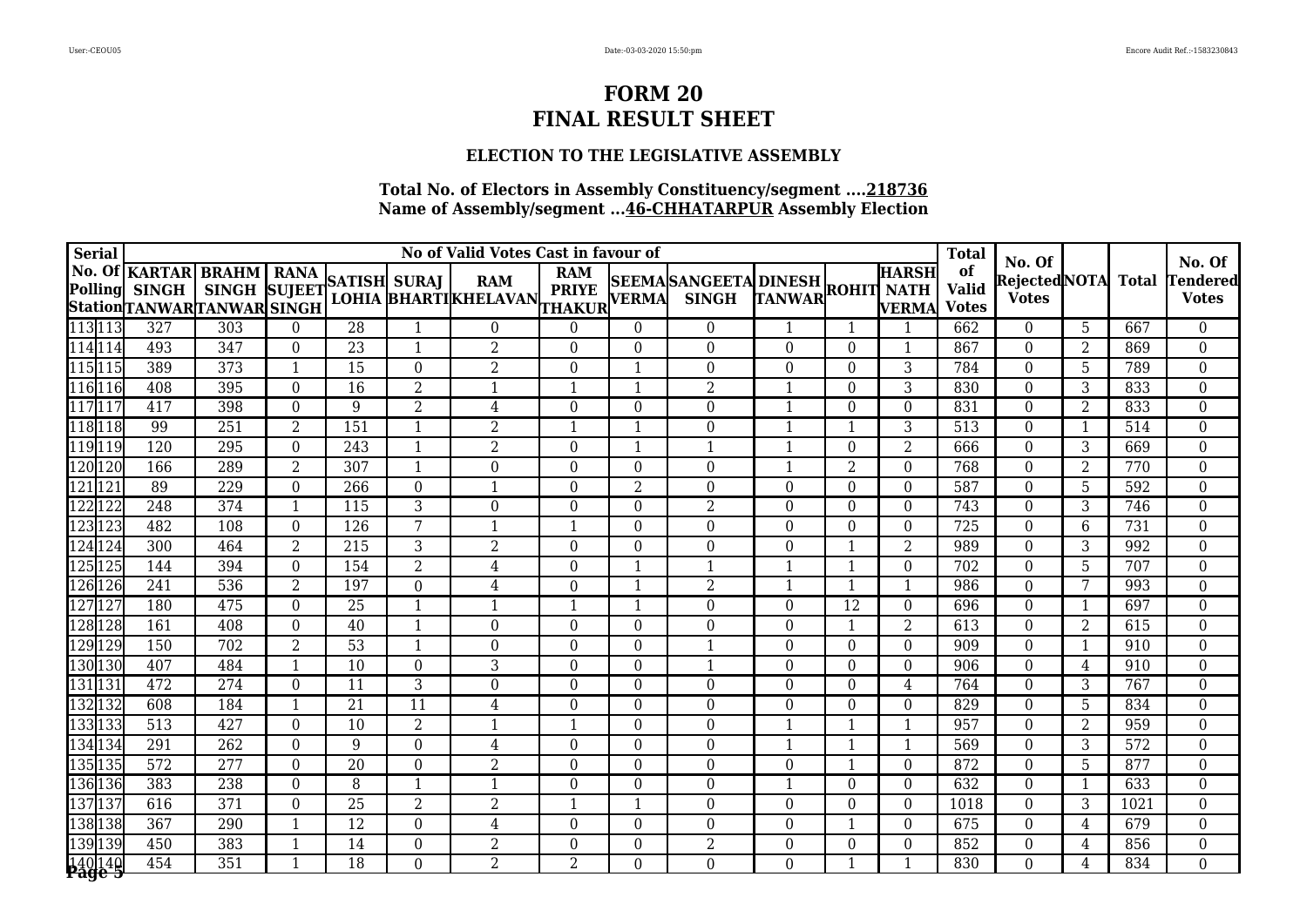### **ELECTION TO THE LEGISLATIVE ASSEMBLY**

| <b>Serial</b>            |                                                                   |                                           |                  |                 | <b>Total</b>     |                                           |                                            |                  |                                 |                  |                |                              |                                    |                                               |                |              |                                           |
|--------------------------|-------------------------------------------------------------------|-------------------------------------------|------------------|-----------------|------------------|-------------------------------------------|--------------------------------------------|------------------|---------------------------------|------------------|----------------|------------------------------|------------------------------------|-----------------------------------------------|----------------|--------------|-------------------------------------------|
| <b>Polling</b>           | <b>No. Of KARTAR</b><br><b>SINGH</b><br>StationTANWARTANWAR SINGH | <b>BRAHM</b><br>SINGH SUJEET SATISH SURAJ | <b>RANA</b>      |                 |                  | <b>RAM</b><br><b>LOHIA BHARTIKHELAVAN</b> | <b>RAM</b><br><b>PRIYE</b><br>THAKUR VERMA |                  | SEEMASANGEETA DINESH ROHIT NATH |                  |                | <b>HARSH</b><br><b>VERMA</b> | of<br><b>Valid</b><br><b>Votes</b> | No. Of<br><b>RejectedNOTA</b><br><b>Votes</b> |                | <b>Total</b> | No. Of<br><b>Fendered</b><br><b>Votes</b> |
| 141 141                  | 369                                                               | $\overline{276}$                          | 2                | $\overline{28}$ | $\overline{0}$   | 3                                         | $\overline{0}$                             | 1                | $\theta$                        | $\overline{0}$   | -1             | $\theta$                     | 680                                | $\theta$                                      | 4              | 684          | $\boldsymbol{0}$                          |
| 142 142                  | 268                                                               | 221                                       | $\mathbf{1}$     | 15              | $\overline{0}$   | $\mathbf{1}$                              | $\mathbf{0}$                               | $\boldsymbol{0}$ | $\Omega$                        | $\overline{0}$   | $\Omega$       | $\theta$                     | 506                                | $\theta$                                      | 1              | 507          | $\boldsymbol{0}$                          |
| 143 143                  | 452                                                               | 384                                       | $\boldsymbol{0}$ | 24              | 7                | $\overline{3}$                            | $\boldsymbol{0}$                           | $\overline{2}$   | $\mathbf{1}$                    | $\mathbf{1}$     | $\mathbf 1$    | 1                            | 876                                | $\overline{0}$                                | 2              | 878          | $\boldsymbol{0}$                          |
| 144 144                  | 434                                                               | 405                                       | $\mathbf{1}$     | 20              | 7                | $\overline{4}$                            | $\boldsymbol{0}$                           | $\boldsymbol{0}$ | $\Omega$                        | $\Omega$         | $\mathbf{1}$   | $\Omega$                     | 872                                | $\theta$                                      | 3              | 875          | $\boldsymbol{0}$                          |
| 145 145                  | 422                                                               | 359                                       | $\mathbf{1}$     | 27              | 4                | $\mathbf{1}$                              | $\mathbf{0}$                               | $\boldsymbol{0}$ | 1                               | $\theta$         | -1             | 3                            | 819                                | $\overline{0}$                                | $\Omega$       | 819          | $\boldsymbol{0}$                          |
| 146 146                  | 409                                                               | 323                                       | $\boldsymbol{0}$ | 26              | $\boldsymbol{0}$ | 7                                         | $\boldsymbol{0}$                           | $\boldsymbol{0}$ | $\overline{0}$                  |                  | $\Omega$       | $\theta$                     | 766                                | $\overline{0}$                                | -1             | 767          | $\boldsymbol{0}$                          |
| 147147                   | 433                                                               | 324                                       | 1                | 8               | $\mathbf{1}$     | 3                                         | $\boldsymbol{0}$                           | $\mathbf{1}$     | $\overline{0}$                  | $\Omega$         | $\Omega$       | 6                            | 777                                | $\theta$                                      | $\overline{2}$ | 779          | $\boldsymbol{0}$                          |
| 148148                   | 555                                                               | 519                                       | 1                | 14              | $\boldsymbol{0}$ | $\overline{5}$                            | $\boldsymbol{0}$                           | $\boldsymbol{0}$ | 1                               | $\theta$         | $\Omega$       | $\theta$                     | 1095                               | $\theta$                                      | 7              | 1102         | $\boldsymbol{0}$                          |
| 149 149                  | 559                                                               | 491                                       | $\overline{2}$   | 11              | $\overline{3}$   | $\overline{2}$                            | $\mathbf{1}$                               | $\mathbf{1}$     | 3                               | $\overline{2}$   | $\theta$       | $\overline{2}$               | 1077                               | $\overline{0}$                                | 5              | 1082         | $\mathbf{1}$                              |
| 150 150                  | 252                                                               | 271                                       | $\boldsymbol{0}$ | 16              | $\boldsymbol{0}$ | $\overline{0}$                            | $\boldsymbol{0}$                           | $\boldsymbol{0}$ | $\Omega$                        | -1               | $\Omega$       | $\theta$                     | 540                                | $\overline{0}$                                | 4              | 544          | $\boldsymbol{0}$                          |
| 151 151                  | $\overline{253}$                                                  | 233                                       | $\mathbf{1}$     | $\overline{4}$  | $\overline{0}$   | 1                                         | 1                                          | $\overline{0}$   | $\Omega$                        | $\overline{0}$   | $\Omega$       | 1                            | 494                                | $\theta$                                      | 3              | 497          | $\boldsymbol{0}$                          |
| 152 152                  | 437                                                               | 422                                       | $\overline{1}$   | 19              | $\overline{1}$   | $\overline{0}$                            | $\overline{2}$                             | $\boldsymbol{0}$ | $\overline{2}$                  | $\overline{0}$   | $\Omega$       | $\theta$                     | 884                                | $\overline{0}$                                | $\Omega$       | 884          | $\overline{0}$                            |
| 153 153                  | 770                                                               | 155                                       | $\boldsymbol{0}$ | $\overline{4}$  | 11               | 5                                         | $\boldsymbol{0}$                           | $\mathbf 1$      | $\Omega$                        | $\theta$         | $\theta$       | $\mathbf{1}$                 | 947                                | $\theta$                                      | 10             | 957          | $\boldsymbol{0}$                          |
| 154 154                  | 552                                                               | 337                                       | 1                | 9               | 3                | $\overline{2}$                            | 3                                          | $\boldsymbol{0}$ | $\overline{2}$                  | $\theta$         |                | $\theta$                     | 910                                | $\theta$                                      | 4              | 914          | $\boldsymbol{0}$                          |
| 155 155                  | 583                                                               | 219                                       | $\mathbf{1}$     | 3               | 3                | 5                                         | $\mathbf{1}$                               | $\mathbf{1}$     | $\overline{0}$                  | $\mathbf{1}$     | $\theta$       | $\theta$                     | 817                                | $\overline{0}$                                | $\overline{2}$ | 819          | $\boldsymbol{0}$                          |
| 156 156                  | 599                                                               | 146                                       | $\overline{0}$   | 7               | 6                | $\mathbf{1}$                              | 1                                          | $\overline{0}$   | -1                              | $\Omega$         | -1             | $\Omega$                     | $\overline{762}$                   | $\overline{0}$                                | 4              | 766          | $\boldsymbol{0}$                          |
| 157 157                  | 356                                                               | 598                                       | $\overline{1}$   | 16              | 3                | 5                                         | $\boldsymbol{0}$                           | $\mathbf{1}$     | $\Omega$                        | $\overline{0}$   | $\overline{2}$ | $\mathbf{1}$                 | 983                                | $\overline{0}$                                | $\overline{2}$ | 985          | $\boldsymbol{0}$                          |
| 158 158                  | 227                                                               | 244                                       |                  | $\overline{4}$  | $\mathbf{1}$     | $\boldsymbol{0}$                          | $\mathbf{1}$                               | $\boldsymbol{0}$ | $\Omega$                        | 2                | $\Omega$       | $\mathbf{1}$                 | 481                                | $\theta$                                      | 4              | 485          | $\boldsymbol{0}$                          |
| 159 159                  | 320                                                               | 663                                       |                  | 7               | $\boldsymbol{0}$ | 3                                         | $\boldsymbol{0}$                           | $\mathbf{1}$     | $\Omega$                        | $\theta$         | 4              |                              | 1000                               | $\Omega$                                      | 5              | 1005         | $\boldsymbol{0}$                          |
| 160 160                  | 353                                                               | 606                                       | $\mathbf{1}$     | 8               | $\boldsymbol{0}$ | 7                                         | $\overline{2}$                             | $\mathbf{1}$     | 3                               | $\boldsymbol{0}$ | $\overline{0}$ | $\overline{2}$               | 983                                | $\overline{0}$                                | 3              | 986          | $\boldsymbol{0}$                          |
| 161 161                  | 250                                                               | 364                                       | $\boldsymbol{0}$ | 9               | $\mathbf{1}$     | 1                                         | $\boldsymbol{0}$                           | $\boldsymbol{0}$ | $\Omega$                        | $\theta$         | $\Omega$       | $\overline{2}$               | 627                                | $\theta$                                      | 2              | 629          | $\boldsymbol{0}$                          |
| 162 162                  | 283                                                               | 476                                       | $\mathbf{1}$     | $\overline{17}$ | $\overline{2}$   | $\mathbf{1}$                              | $\mathbf{1}$                               | $\mathbf{1}$     | $\Omega$                        | $\overline{2}$   | $\overline{2}$ | $\overline{2}$               | 788                                | $\overline{0}$                                | $\overline{1}$ | 789          | $\boldsymbol{0}$                          |
| 163 163                  | 290                                                               | 672                                       | $\overline{2}$   | $\overline{12}$ | $\mathbf{1}$     | $\overline{3}$                            | $\boldsymbol{0}$                           | $\mathbf{1}$     | $\overline{2}$                  | -1               | $\Omega$       | $\theta$                     | 984                                | $\overline{0}$                                | 4              | 988          | $\boldsymbol{0}$                          |
| 164164                   | 250                                                               | 688                                       | $\overline{2}$   | 4               | 2                | 1                                         | $\boldsymbol{0}$                           | $\boldsymbol{0}$ | $\Omega$                        | 2                | $\Omega$       | 4                            | 953                                | $\theta$                                      | 5              | 958          | $\boldsymbol{0}$                          |
| 165165                   | 137                                                               | 353                                       | 1                | 5               | $\mathbf{1}$     | $\overline{2}$                            | $\mathbf{1}$                               | $\boldsymbol{0}$ | $\overline{0}$                  | $\overline{0}$   | $\theta$       | 1                            | 501                                | $\theta$                                      | $\theta$       | 501          | $\boldsymbol{0}$                          |
| 166 166                  | 262                                                               | 637                                       | $\overline{2}$   | 12              | $\boldsymbol{0}$ | 5                                         | $\boldsymbol{0}$                           | $\mathbf{1}$     | $\mathbf{1}$                    | $\overline{2}$   | $\Omega$       | 3                            | 925                                | $\overline{0}$                                | 2              | 927          | $\boldsymbol{0}$                          |
| 167167                   | 520                                                               | 295                                       | $\mathbf{3}$     | 13              | $\mathbf{1}$     | $\, 8$                                    | $\overline{4}$                             | $\boldsymbol{0}$ | 5                               |                  | $\Omega$       | $\overline{2}$               | 852                                | $\theta$                                      | 11             | 863          | $\boldsymbol{0}$                          |
| 168 168<br><b>Page 6</b> | 649                                                               | 384                                       | $\overline{3}$   | $\overline{13}$ | 5                | $\overline{3}$                            | $\overline{0}$                             | $\overline{0}$   | $\overline{0}$                  | $\overline{2}$   |                | 3                            | 1063                               | $\Omega$                                      | 7              | 1070         | $\overline{0}$                            |